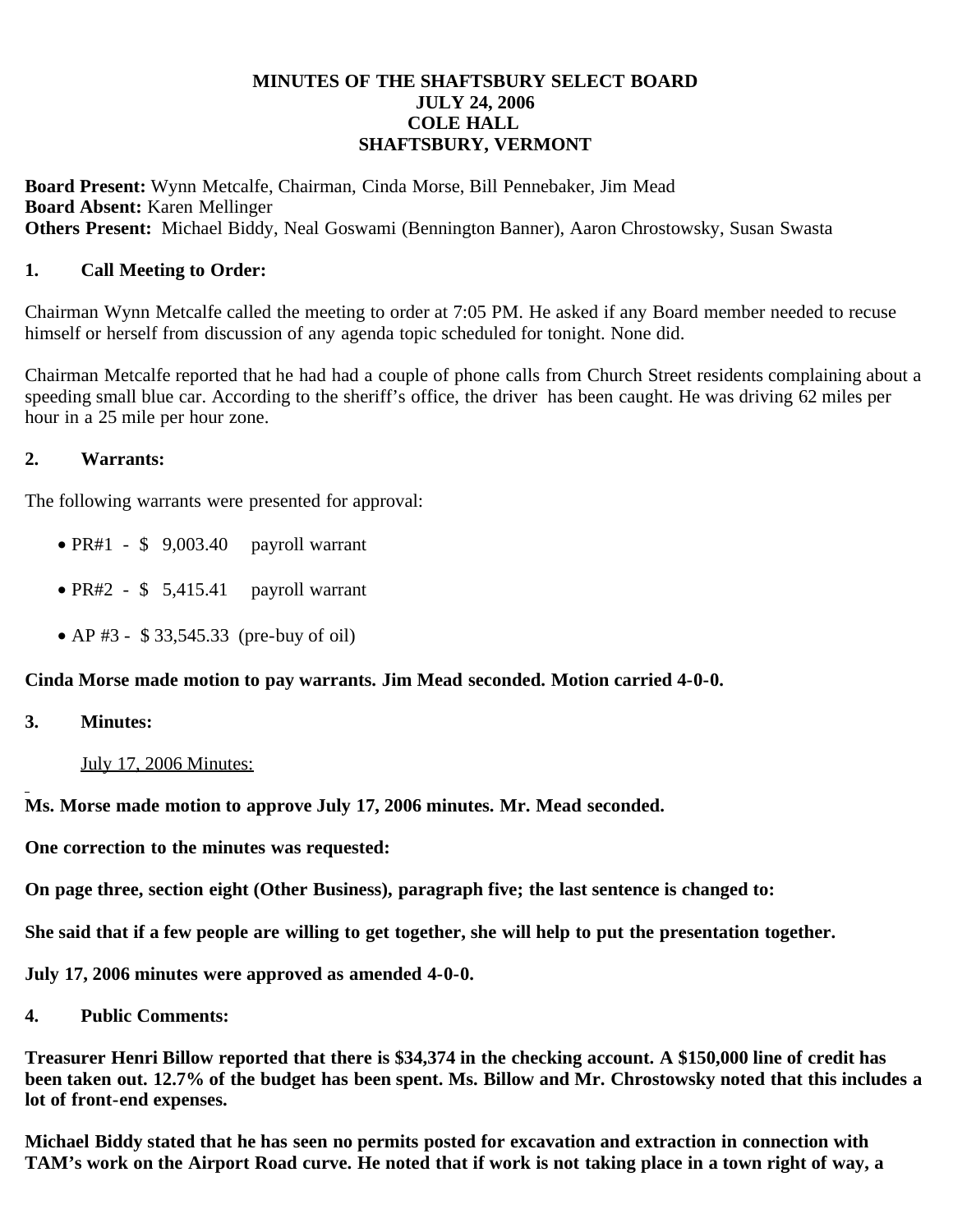**Development Review Board (DRB) permit is required. Mr. Chrostowsky stated that the work is taking place in the right of way and Mr. Biddy said that it is well out of the right of way.**

**Chairman Metcalfe said that he is not sure if the DRB has typically heard these kinds of cases. Mr. Biddy stated that zoning bylaws require a permit for extraction and excavation and that it seems foolish to proceed without engineering input. He expressed concern about drainage, citing lack of culverts and a steep bank above the roadway. He also said that soil conditions for support of a paved road are unknown, and that the aggregate to be used for paving will create loose material on the shoulder of the curve that will pose a danger to drivers.**

**Chairman Metcalfe stated that Road Foreman Ron Daniels and Brian Lent of Dailey's had approved what is being done. Ms. Morse stated that we want to make sure we know everything that happens before it happens. She asked if Mr. Mance had submitted a plan for the work. Mr. Chrostowsky passed around a sketch done by Mr. Mance. Ms. Morse noted that it includes no technical information and no identifying information and that it is reasonable to expect such documentation.**

**Bill Pennebaker stated that the sketch should include elevations and slopes and a view of the road looking down on it. Drainage should be checked carefully, which Mr. Daniels should be able to do. Chairman Metcalfe stated that he will talk to DRB chairman Jim Carter to see if a permit is required, and will have Mr. Daniels take a look at it to see if he is happy with it. He will also ask Mr. Mance to improve the sketch. Ms. Morse stated that there should be something to keep people on the road so that they don't cut the corner, and Chairman Metcalfe replied that typically this is done by using gravel.**

**5. South Shaftsbury Sidewalk Project:**

**Mr. Chrostowsky will be meeting with state enhancement grant coordinator Curtis Johnson this August 1 at 11:30 AM. He went over the tentative project schedule suggested by Mr. Johnson, which projects a fully executed contract between the state and the town by the end of August. Drawings would be prepared from September-October, permit review would take place from November-January, and the project would be ready for construction bid in February of 2007.**

**Mr. Chrostowsky would like to meet with potential design engineers who might donate their time on the project after he meets with Mr. Johnson. Chairman Metcalfe asked Mr. Chrostowsky to draft a realistic timeline after his August 1 meeting, and to have a discussion with Karen Mellinger about a sidewalk committee.**

**6. Landfill Closure Grant Resolution:**

**Chairman Metcalfe read the resolution authorizing the Select Board to apply for the state solid waste grant. Mr. Pennebaker had a question about a December 31, 1992 reference included in the resolution, and Chairman Metcalfe asked Mr. Chrostowsky to find out what the date refers to.**

**Ms. Morse made motion to approve the landfill closure grant resolution pending clarification of the December 31, 1992 reference. Mr. Pennebaker seconded. Motion carried 4-0-0.**

**7. Landfill Closure Construction Update:**

**Mr. Chrostowsky stated that town attorney Rob Woolmington had commented on the agreements with Trevor Mance and with the Harrington's to provide materials for landfill closure. Mr. Mance is OK to sign the agreement as is. Mr. Chrostowsky is waiting to hear from the Harrington's.**

**Mr. Mead made motion to accept the agreements with Trevor Mance and with the Harrington's to provide materials for landfill closure. Chairman Metcalfe seconded.**

**Mr. Pennebaker questioned the down payment of \$5000 to be applied against invoices specified in the agreements, since the town may choose not to use the material. Chairman Metcalfe stated that the down**